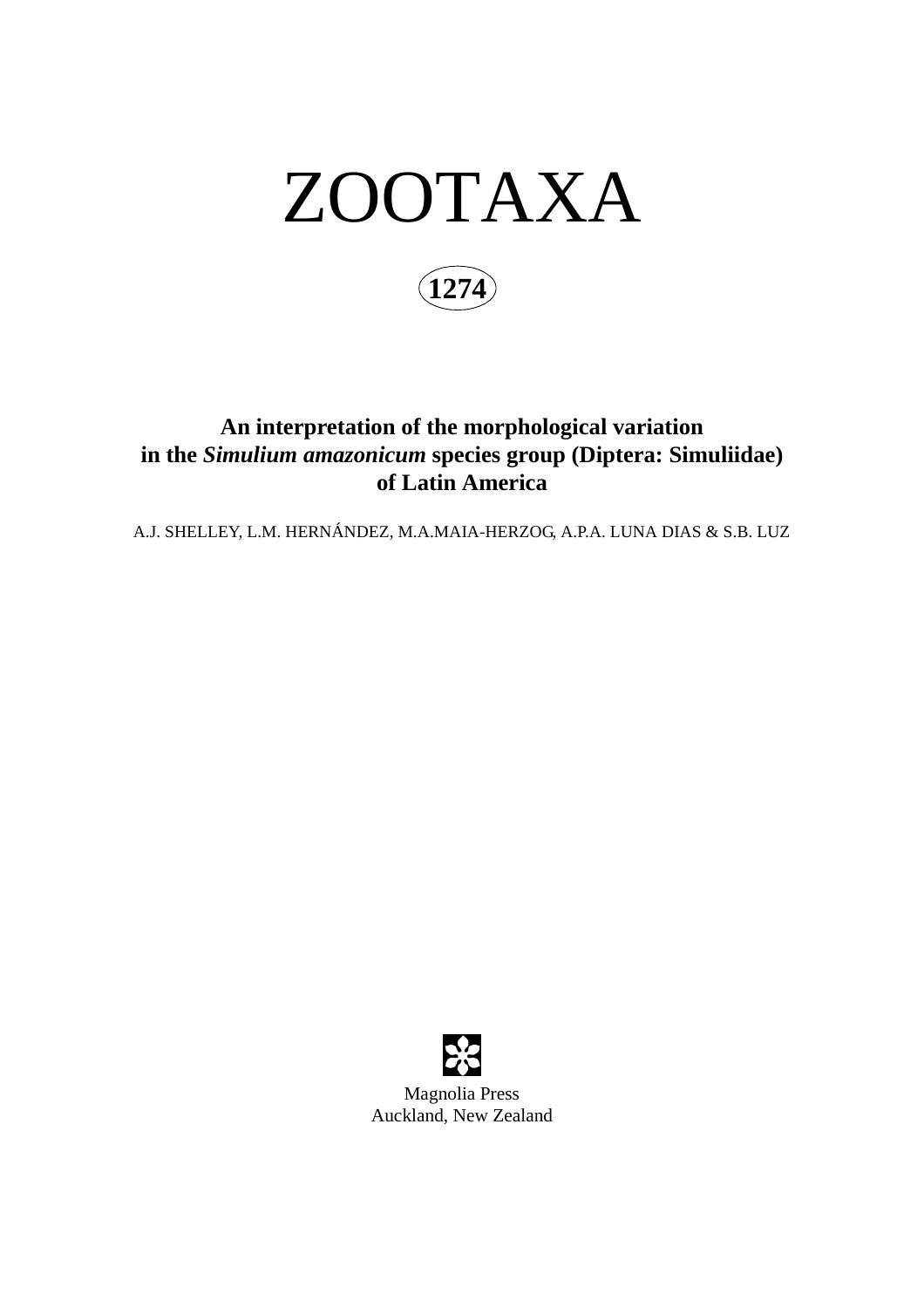### A.J. SHELLEY, L.M. HERNÁNDEZ, M.A.MAIA-HERZOG, A.P.A. LUNA DIAS & S.B. LUZ **An interpretation of the morphological variation in the** *Simulium amazonicum* **species group (Diptera: Simuliidae) of Latin America** (*Zootaxa* 1274)

68 pp.; 30 cm.

27 July 2006

ISBN 978-1-86977-022-8 (paperback)

ISBN 978-1-86977-023-5 (Online edition)

FIRST PUBLISHED IN 2006 BY Magnolia Press P.O. Box 41383 Auckland 1030 New Zealand e-mail: zootaxa@mapress.com http://www.mapress.com/zootaxa/

© 2006 Magnolia Press

All rights reserved.

No part of this publication may be reproduced, stored, transmitted or disseminated, in any form, or by any means, without prior written permission from the publisher, to whom all requests to reproduce copyright material should be directed in writing.

This authorization does not extend to any other kind of copying, by any means, in any form, and for any purpose other than private research use.

| ISSN 1175-5326 | (Print edition)  |
|----------------|------------------|
| ISSN 1175-5334 | (Online edition) |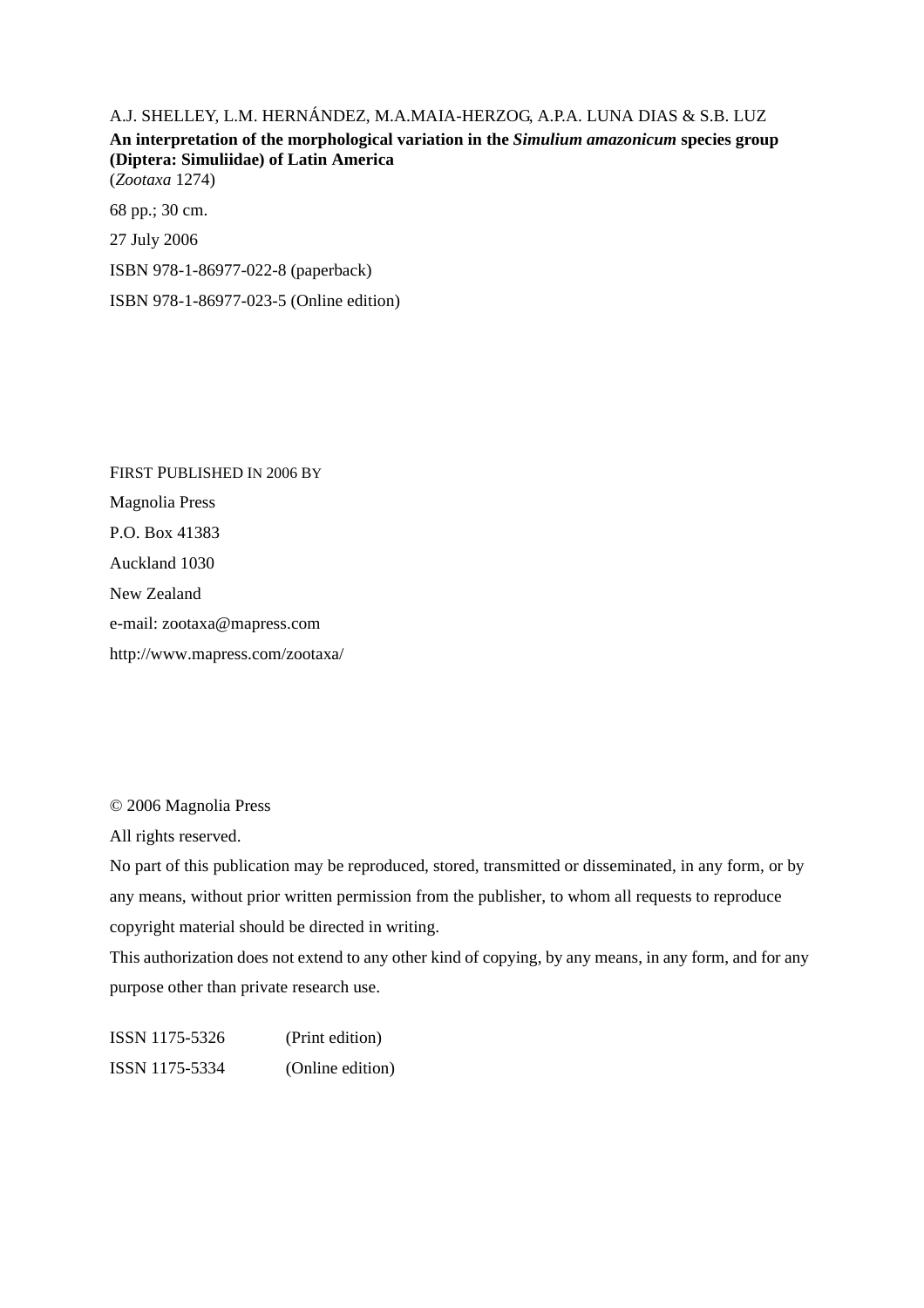

# **ZOOTAXA**<br>ISSN 1175-5334 (online edition) ISSN 1175-5326 (print edition)



## **An interpretation of the morphological variation in the** *Simulium amazonicum* **species group (Diptera: Simuliidae) of Latin America**

A.J. SHELLEY', L.M. HERNÁNDEZ', M.A.MAIA-HERZOG<sup>2</sup>, A.P.A. LUNA DIAS<sup>2</sup> &

#### S.B. LUZ<sup>3</sup>

*1 Diptera Division, Department of Entomology, The Natural History Museum, Cromwell Road, London SW7 5BD, UK. E-mail: ajs@nhm.ac.uk*

*2 Departamento de Entomologia, Instituto Oswaldo Cruz, Avenida Brasil 4365, Manguinhos, Caixa Postal 926, 21045-900 Rio de Janeiro, R.J., Brasil*

*3 Centro de Pesquisa Leônidas e Maria Deane, Fundação Oswaldo Cruz, Rua Teresina 476, Adrianópolis, 69.057-070, Manaus, AM, Brazil* 

#### **Table of contents**

| Nomenclatural rearrangements involving the amazonicum and siolii groups 44 |  |
|----------------------------------------------------------------------------|--|
|                                                                            |  |
|                                                                            |  |
|                                                                            |  |

#### **Abstract**

A morphological framework for species within the medically important *Simulium amazonicum* group within the subgenus *Psaroniocompsa* Enderlein is provided as a basis for cytological and molecular studies. The diagnostic characters for pupae and adults of the group are provided and the male genitalia are regarded as the major defining feature for the group. Short descriptions of the pupae and adults of each species are given together with digital images of salient characters, largely from type specimens. Variation in pupal characters and adult scutal pattern are comprehensively covered. The taxonomic changes in the *amazonicum* group from that given in the latest world inventory of Crosskey and Howard (2004) are as follows: *S. argentiscutum* Shelley & Luna Dias, *S.*